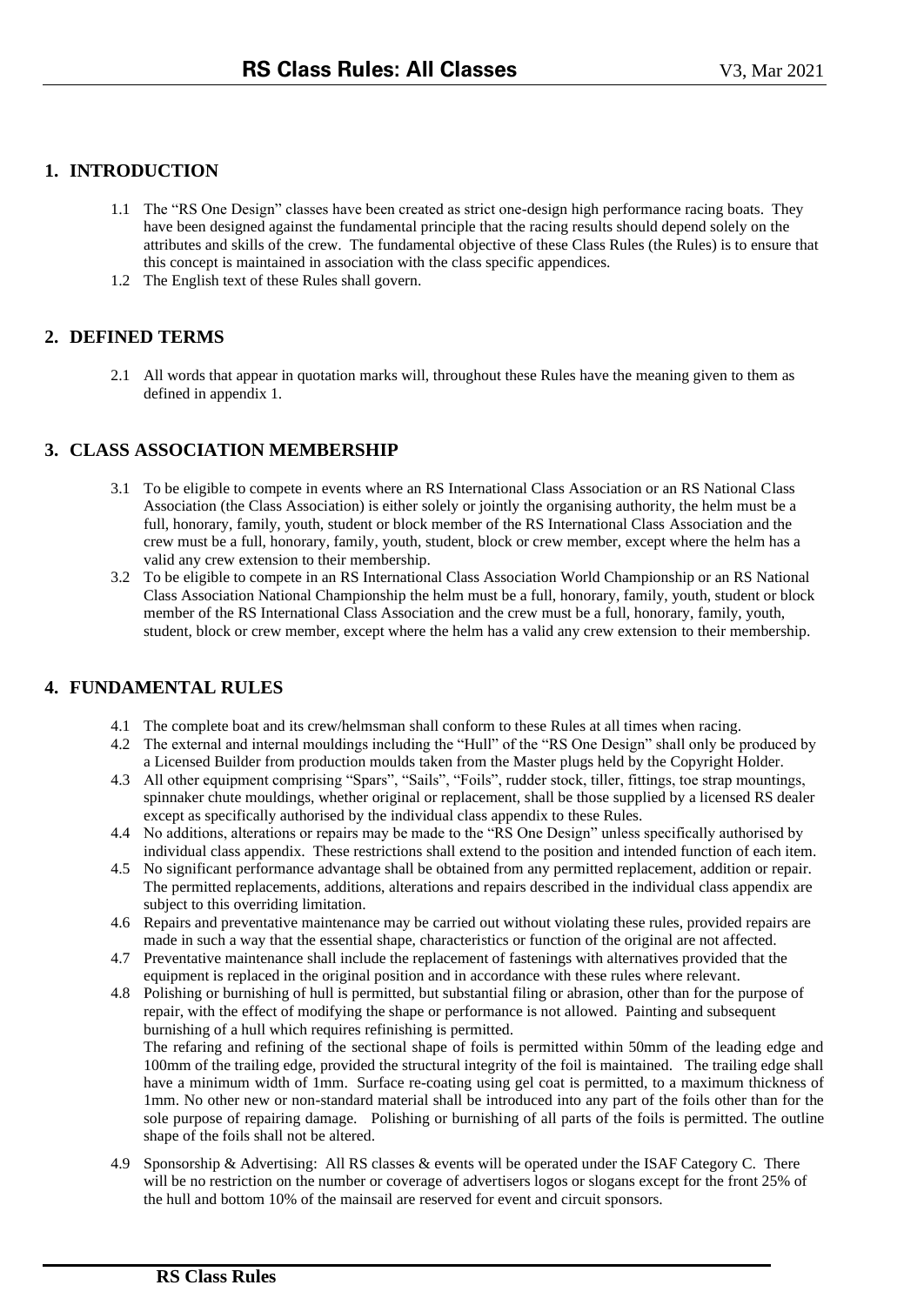## **5. LICENSED BUILDERS, HULL IDENTIFICATION, SAIL NUMBERS & INSIGNIA**

- 5.1 The Builders of the "RS One Design" shall be only those licensed by the Copyright Holder under a Builder's Agreement (the Licensed Builder).
- 5.2 Each hull shall carry a moulded-in hull number or individually numbered Royalty Plaque fixed in a readily visible position as prescribed by the Copyright Holder.
- 5.3 On being advised of the hull or Royalty Plaque number the Copyright Holder (or his authorised agent) shall issue each new hull with a Sail Number.
- 5.4 The Class Insignia shall be the "RS One Design" class logo as prescribed by the Licensed Builder, and shall be displayed on the top half of the mainsail, in the position prescribed by the Licensed Builder.

## **6. MEASURMENT**

- 6.1 In the event of a dispute alleging non-compliance with these Rules, the matter shall be referred to the Rules Co-ordinator and relevant Class Rules Representative(s) of the Class Association. Their decision shall be final and binding on all parties.
- 6.2 In the case of a measurement dispute not explicitly covered by these Rules, the following procedure shall be adopted:
	- 6.2.1 A sample of the dimensions for the disputed item shall be obtained by taking the identical measurement from five boats or items of equipment, which are not the subject of the dispute.
	- 6.2.2 The dimension of the disputed boat or items of its equipment taken using the same technique as above shall be compared to the sample.
	- 6.2.3 If any of the dimensions obtained from the disputed boat or item of equipment lie outside the corresponding range of dimensions found in the sample by more than 10%, of that range the matter together with the details of the measurement methods and any other relevant information shall be referred to the Rules Co-ordinator of the Class Association.
	- 6.2.4 The Rules Co-ordinator shall obtain a majority decision from the relevant Class Rules Representative(s), Licensed Builder and Copyright Holder. This decision shall be final and binding on all parties.

#### **7. SAILING REQUIREMENTS**

- 7.1 The total weight of all clothing and equipment worn by the helmsman or crew shall not exceed 12kg when weighted in accordance with Appendix H of the ISAF Racing Rules of Sailing.
- 7.2 No clothing and equipment of the helm and crew shall be worn with the specific feature of adding weight by water absorption or holding water in pockets, compartments, containers or any other method.
- 7.3 All sailors competing in a class that has weight and/or height equalisation are responsible for ensuring their boat settings are in accordance with the Rules when competing. For major events a weigh-in may be required at entry and the boat settings derived from that weigh-in will apply for the duration of that event. The sailors weight and/or righting moment is to be taken "bare" i.e. in a swimsuit or similar.

#### **8. AMENDMENTS**

Amendments to these Rules must be approved by each of the following:

- 8.1 The Copyright Holder
- 8.2 The Licensed Builder
- 8.3 A majority vote of the relevant members of the Class Association who return written replies within one month of the circulation of the proposed rule change.